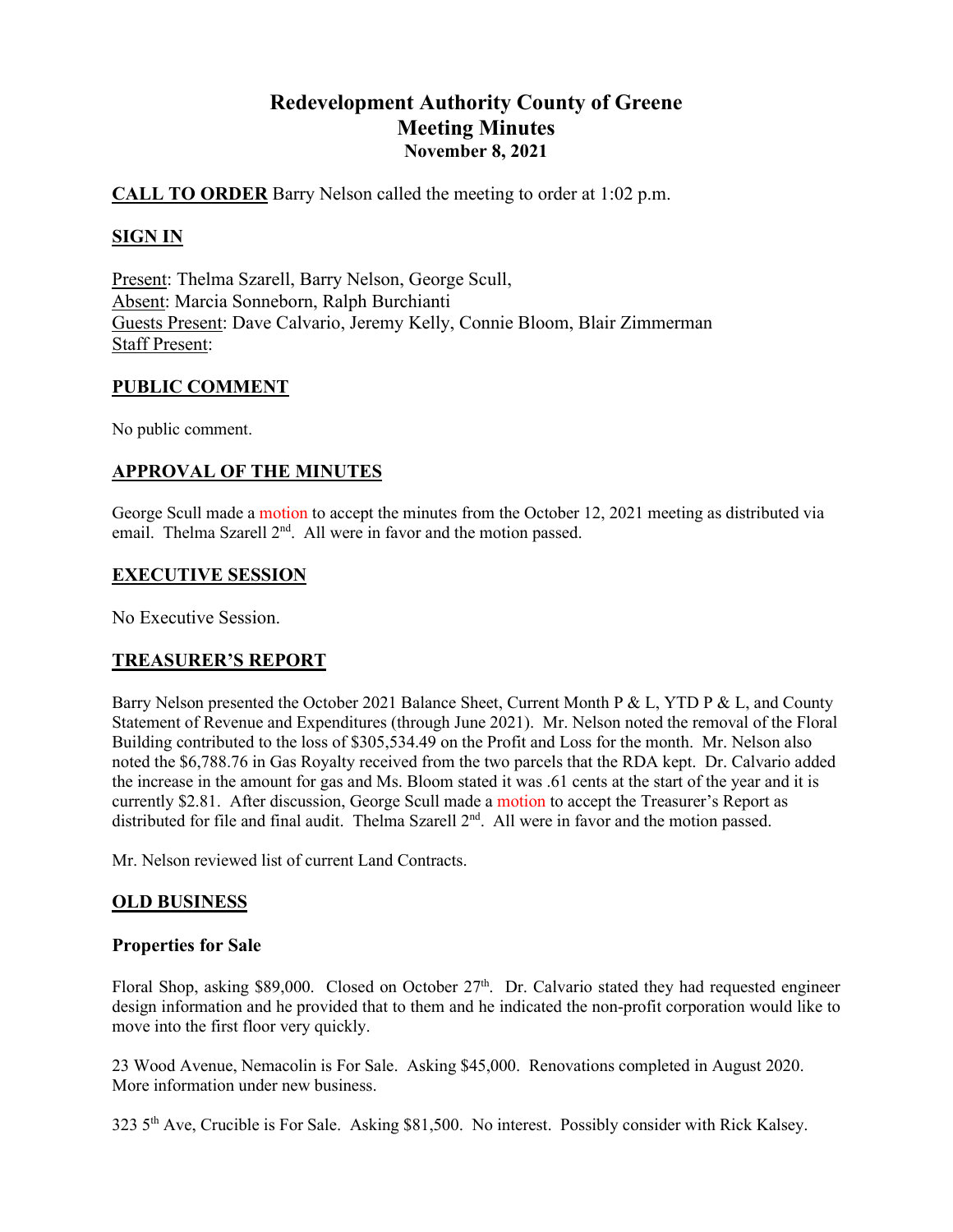324 5th Ave, Crucible is For Sale. Asking \$83,900. Signed Sales Agreement with Don and Joyce Davis and hand-money received in March. Approved for USDA mortgage. Closing scheduled for November  $18^{th}$ .

263 4th Ave, Crucible is For Sale. Asking \$86,400. Listed with Rick Kalsey. Offer of \$90,000 with 6% seller assist accepted. Offer of \$86,400 with no seller assist accepted at October 2021 meeting. The offer of \$90,000 will net \$84,600. No title issues with property since Community Bank donated to RDA. After discussion, George Scull made a motion to accept the offer of \$90,000 with 6% seller assist. Thelma Szarell 2<sup>nd</sup>. All were in favor and the motion passed.

193 S. Washington St and 9 W. Lincoln St, Waynesburg, vacant land. Tim Frye, Prompt Quality Painting, will purchase for \$23,000. Title issue with 9 W. Lincoln St. Colin Fitch sent letters to previous owner's address in Brownsville but they were not returned. Colin Fitch has filed Complaint-Action to Quiet Title in Court of Common Pleas. Sheriff will serve Brownsville address.

141 North Avenue, Rices Landing. Asking \$99,900. Colin Fitch is working on title issues related to property. Not listed or marketing since clouded title. Ms. Bloom mentioned she received a call this morning from an interested party needing to know the next step in making an offer on the house. Ms. Bloom asked if the RDA has to wait to receive a clean title before accepting an offer. Dr. Calvario stated two of the three siblings are sending back the signed letter and the third said she will but haven't seen anything. Dr. Calvario stated he feels it would be fine to accept a letter of interest. Mr. Nelson said they can send a letter and we can review at the next meeting. Ms. Bloom will let them know they can send an offer letter to the RDA.

#### **Nineveh Heights**

Update on Nineveh Heights project with Morris Township. \$800K PHARE grant received. Project not doable due to costs per lot. Review additional land CNX might consider donating in Jefferson/Crucible. Looked at land with Rich Cleveland. Jamie Harshman is looking at cost per lot to develop based on plans submitted by Harshman for the property in Jefferson Township. Grant modification will need to be submitted. No update from Harshman. Mr. Scull has had discussions with Mr. Cleveland and there are two people he will contact. Mr. Scull indicated we need to move on this due to the timing of the grant.

#### **Tax Assessment Appeals**

Tax Assessment Appeals on 40 Wood and 46 School. Petition filed in Greene County Court of Common Pleas on both properties. No date for hearing.

#### **Old Rogersville School Development**

Two modular homes are in place. Roofs need to be lifted and work finished inside. Electric, water, and sewer are being hooked up. An oversize detached 1-car garage will be built. Dr. Calvario indicated the roofs are on-site just need to be lifted into place. He recommended Mr. Nelson stop by and introduce himself to Jim Mason. Mr. Scull asked the status of the garage and Dr. Calvario stated the plan was to wait until the house was set and Accurate Excavating can handle this project.

#### **Review of Homes in Rehab Inventory**

- 1. 64 Diaz and 17 Wood, Nemacolin.
- 2. 124 2nd St, Clarksville (Pitt Gas).
- 3. 82 C St, Clarksville (GI Town). Half of duplex to renovate. Other half of duplex is rented.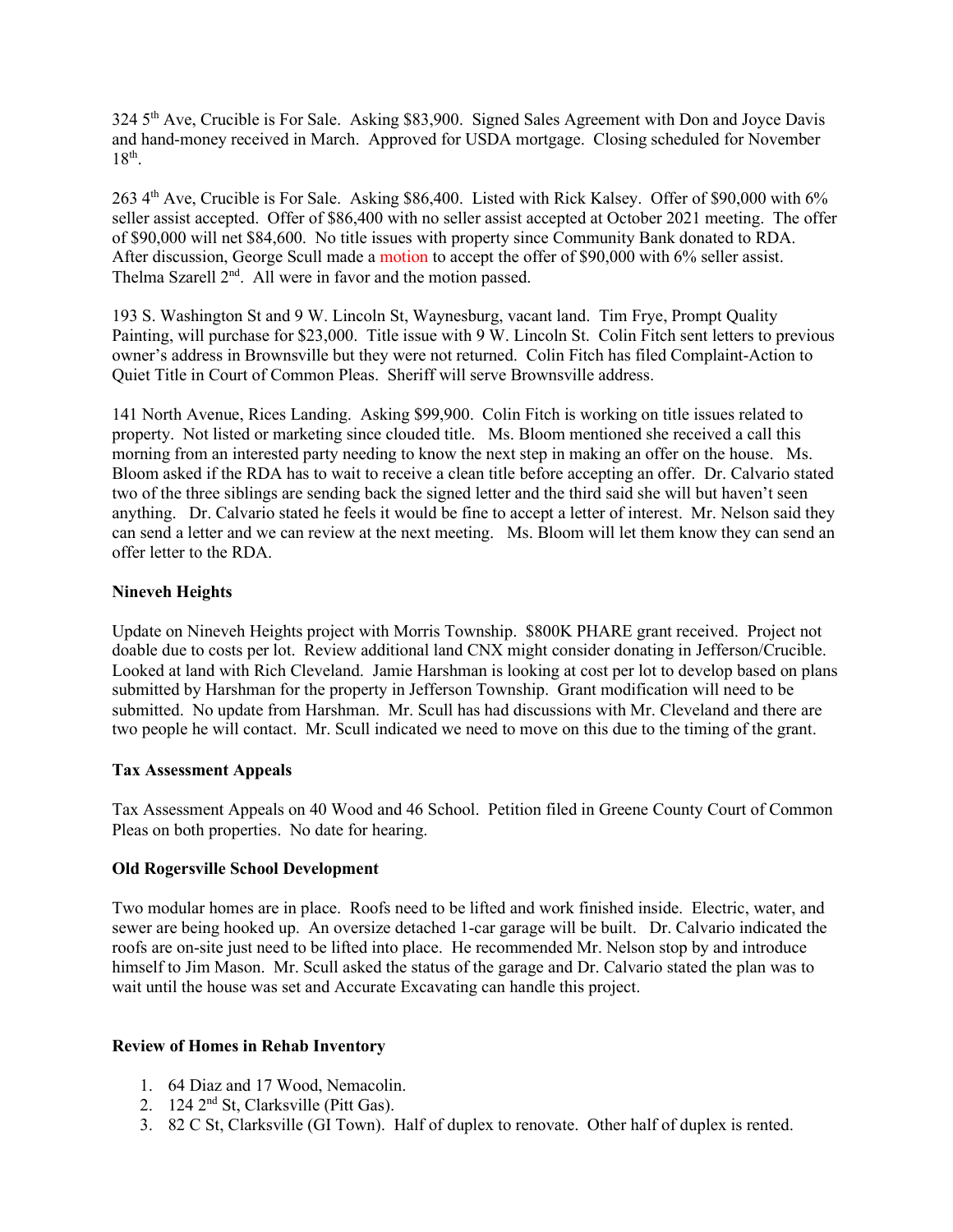- 4. 295 5th Ave, Crucible. Tim Guesman doing sweat equity on some repairs. Tim's desire is to purchase home from RDA. Mr. Scull asked how can we verify his hours of sweat equity and stated a conversation is needed on Mr. Guesman's intentions. Ms. Szarell asked if he is continuing to do work and Dr. Calvario said not for a while. Ms. Szarell asked who he would report to regarding his hours and material. Dr. Calvario replied he would report to him and he would get the materials.
- 5. 363 Nazer St, Waynesburg. New roof put on home. Contract signed with Gaskill Contracting to start additional work.

#### **Title Issues with Properties Purchased at Judicial Sales**

Title issues from properties purchased at Judicial Sales are being addressed: 47 School St , Clarksville, 114 Bliss Ave, Nemacolin, 141 North Ave, Rices Landing, 9 W. Lincoln St, Waynesburg, 324 5<sup>th</sup> Ave, Crucible. Plan is to do title search on all properties purchased at Judicial Sales.

#### **Data on History of RDA Properties, Presented by George Scull**

George Scull distributed update on data and is in the process of refining further. No. update.

#### **154 W. Greene St, Waynesburg**

This is the home John and Kathy McNay would like to donate to RDA and Ben McCracken will purchase for \$10,000. Home was under Article of Agreement with Joseph Larkin. Article of Agreement has been rescinded and recorded. Fitch's office is doing title search. Title is clear.

#### **NEW BUSINESS**

- 1. Reviewed LIPCs expiring in 2021. 63-64 C St, Clarksville Kokoska & Nelson has been in touch with Blueprints and are completing mortgage application.
- 2. Offer on 46 and 47 School St, Clarksville of \$82,000 with 3% seller assist, and one year home warranty at a cost of \$489.00 accepted. Title issue on 46 School St, Clarksville cleared. See Colin Fitch's letter regarding title issue on 47 School St vacant lot. Recommendation is to sell this on two separate transactions.
- 3. Peggy Walker is interested in purchasing 23 Wood St, Nemacolin. Would need to be through a Land Contract or long-term rental that would lead to a Land Contract. See attached application. Reviewed application with discussion. George Scull made a motion to offer a 3-year Land Contract for \$550 per month. Thelma Szarell 2<sup>nd</sup>. All were in favor and the motion passed.
- 4. Melissa Haught is interested in purchasing 363 Nazer St, Waynesburg once it is rehabbed. Would need to be through a long-term Land Contract. See attached application. Need market analysis completed by Rick Kalsey before price can be set. Connie Bloom to contact Melissa Haught to update her that she will have first offer rights.
- 5. Tyler & Nicole Toland are interested in 141 North Ave, Rices Landing. See application and mortgage pre-approval letter. Connie Bloom to contract them to submit their letter of interest.
- 6. List of Board Members term expiration dates distributed and reviewed. Barry Nelson's term expires December 31, 2021. Barry is willing to serve another 5-year term. George Scull made a motion to extend Barry Nelson's term an additional 5 years. Thelma Szarell  $2<sup>nd</sup>$ . All were in favor and the motion passed (Barry Nelson Abstained). Connie Bloom to send an agenda item for the next Commissioners meeting to extend Barry Nelson's term.
- 7. Proposed 2022 meeting dates.